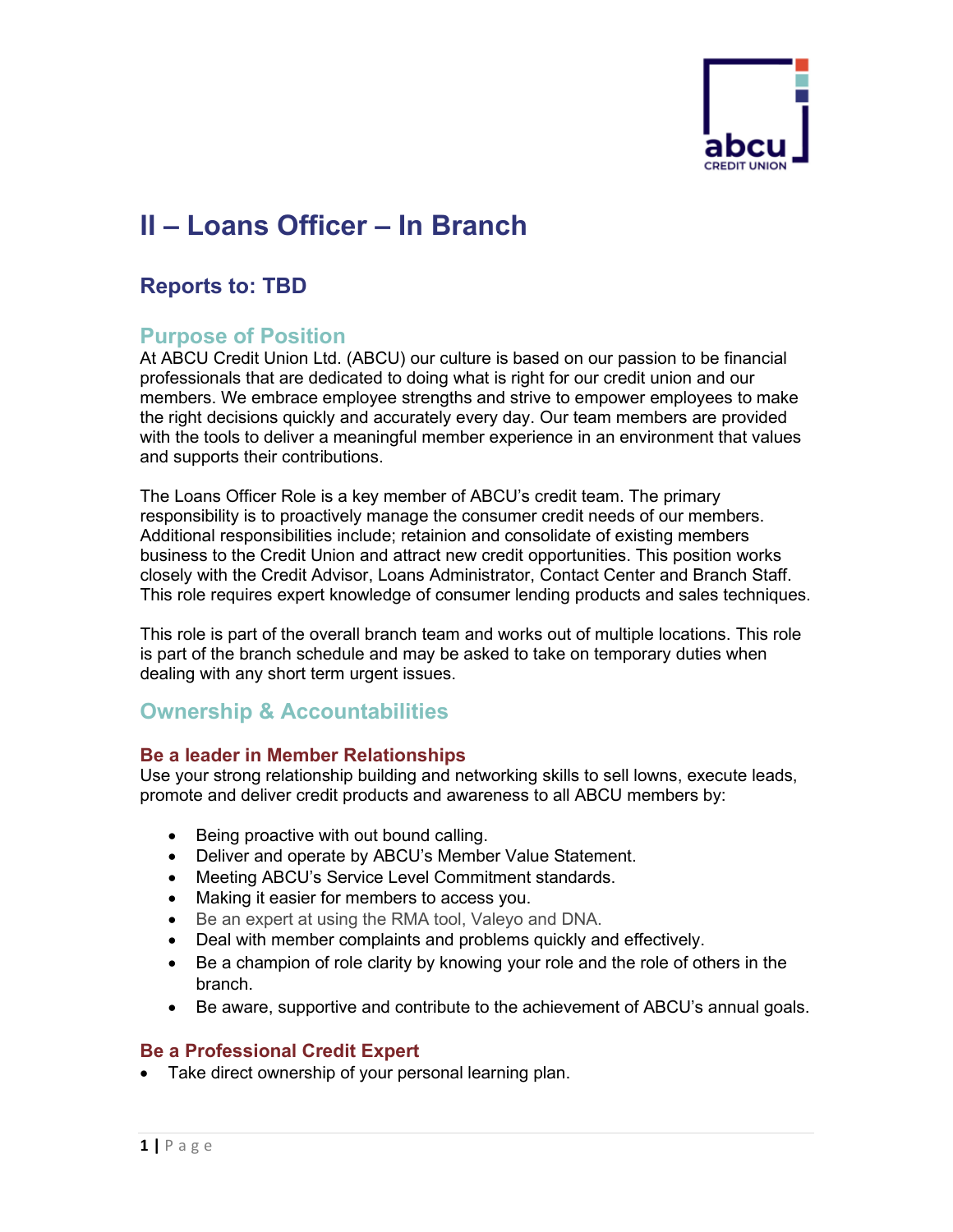

- Be current and have superior knowledge of all credit products offered, policies and procedures.
- Seek out ways to improve current procedures with eye to reduce inefficient processes.
- Conduct member interviews to understand credit needs, analyze and assess credit worthiness, complete applications and related documents for new consumer credit, mortgages, renewals, mortgage or loan payment extensions, alternatives and substitutions of security.
- Use your skills and expertise, identify opportunities to further consolidate member's external financial business thru member awareness and referrals to ABCU's:
	- o Wealth management team.
	- o Commercial Services team.
	- o Value of dealing with Johnson's Home and Auto.
	- o Concentra Estate Planning (Executor Ease Program).
	- o Credit Cards offered.

## **Bring ownership to the Portfolio**

- Have knowledge of the profitability and awareness of the impact that pricing and fee waiving can have to your bottom line.
- Importance of understanding the activities needed to support:
	- o Net Portfolio Growth
		- **New Sales** 
			- Retention activities
	- o Referral opportunities
- Grant credit within established limits or recommend for approval to Credit Risk Management.
- Work as a team with the Credit Advisor and Loans Administrator to ensure role clarity.
- Work with your leader to identify and remove barriers to your success.
- Use the RMA tool to support and document your member engagement plan.
- Ensure that you deliver accurate reporting for your portfolio month attestation requirement.
- As a key member of the ABCU team it is expected that you will be a role model and while responsible for a portfolio you may (rarely)be called upon to assist other areas of the business.

# **Problem Solving**

- Be a champion at identifying and solving problems within your area of scope.
- Don't pass the problem off even if it not within your scope, understand it, document it, and either solve it or make recommendations to your one up for resolution.
- Seek out ways to drive process improvements to increase efficiencies.
- Be time sensitive to solving member complaints or problems.

# **Experience Required**

- Post-secondary degree or diploma preferred.
- Comfort and ability to work with a high level of detail/accuracy.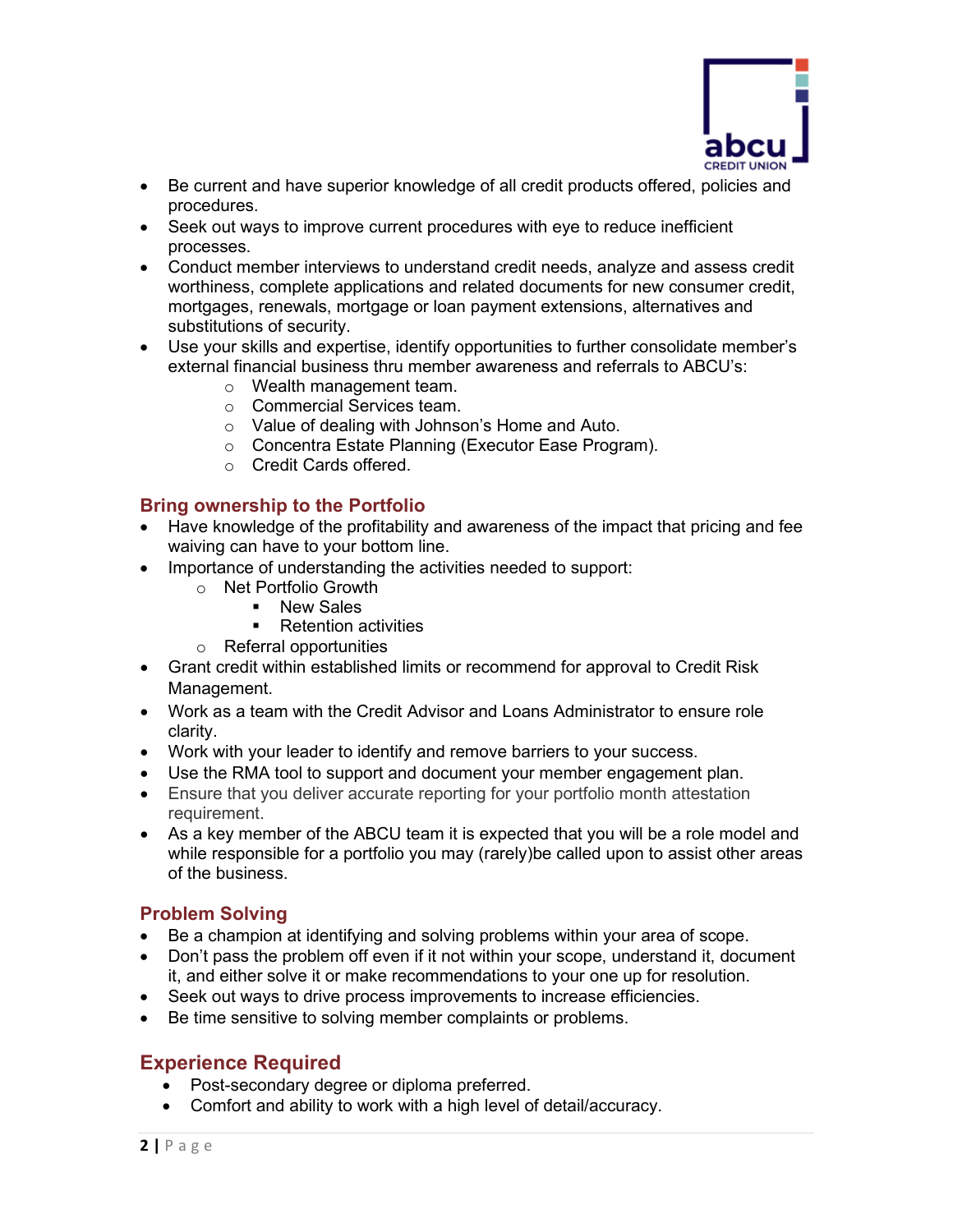

- This is predominantly a self-managed role.
- Proficient use of Microsoft Office Suite (Word, Excel, Outlook).
- Ability to work efficiently without sacrificing accuracy is essential.
- Three to five years of job-related/industry experience.
- Successful completion of the "Personal Lending and Mortgages Course (PLM) offered through Canadian Securities Institute" within 6 months of hire.
- Successful completion of the "Personal Financial Services Advice (PFSA" ) offered through Canadian Securities Institute within 1 year of hire
- Completion of CUIC General Studies Program preferred or working towards (may be waived depending upon experience).
- A combination of post-secondary education and work experience will be considered.

# **Internal/External Contacts**

- Incumbent will have contact with all employees and members of ABCU Credit Union, Alberta Central and related businesses; and the public.
- Incumbent will have contact with other credit unions, banks, trust companies, Aviso Wealth Management, other industry related businesses, and government and regulatory bodies.

# **Corporate Core Values – Demonstrate the Corporate Values as identified below:**

#### **Trust, Teamwork and Accountability**

- 1. Takes full ownership for actions and outcomes; others trust us to deliver what we commit to.
- 2. Displays the courage to make bold decisions; we hold each other accountable.
- 3. Demonstrates collaboration and teamwork.
- 4. Demonstrates sound decision-making.
- 5. Demonstrates professionalism.

#### **Open Communication**

- 1. Demonstrate active listening.
- 2. Demonstrate clear and concise written and verbal communication.
- 3. Demonstrate responsiveness to internal and external member inquiries/requests whether incoming telephone calls, in-person visits or online chats.
- 4. Understand differing perspectives and finds common ground; acknowledge when own words or actions are misinterpreted.
- 5. All opinions and perspectives are heard, respected and acknowledged.

#### **Coaching**

1. Is able to disclose personal beliefs, and is open to hearing other perspectives.